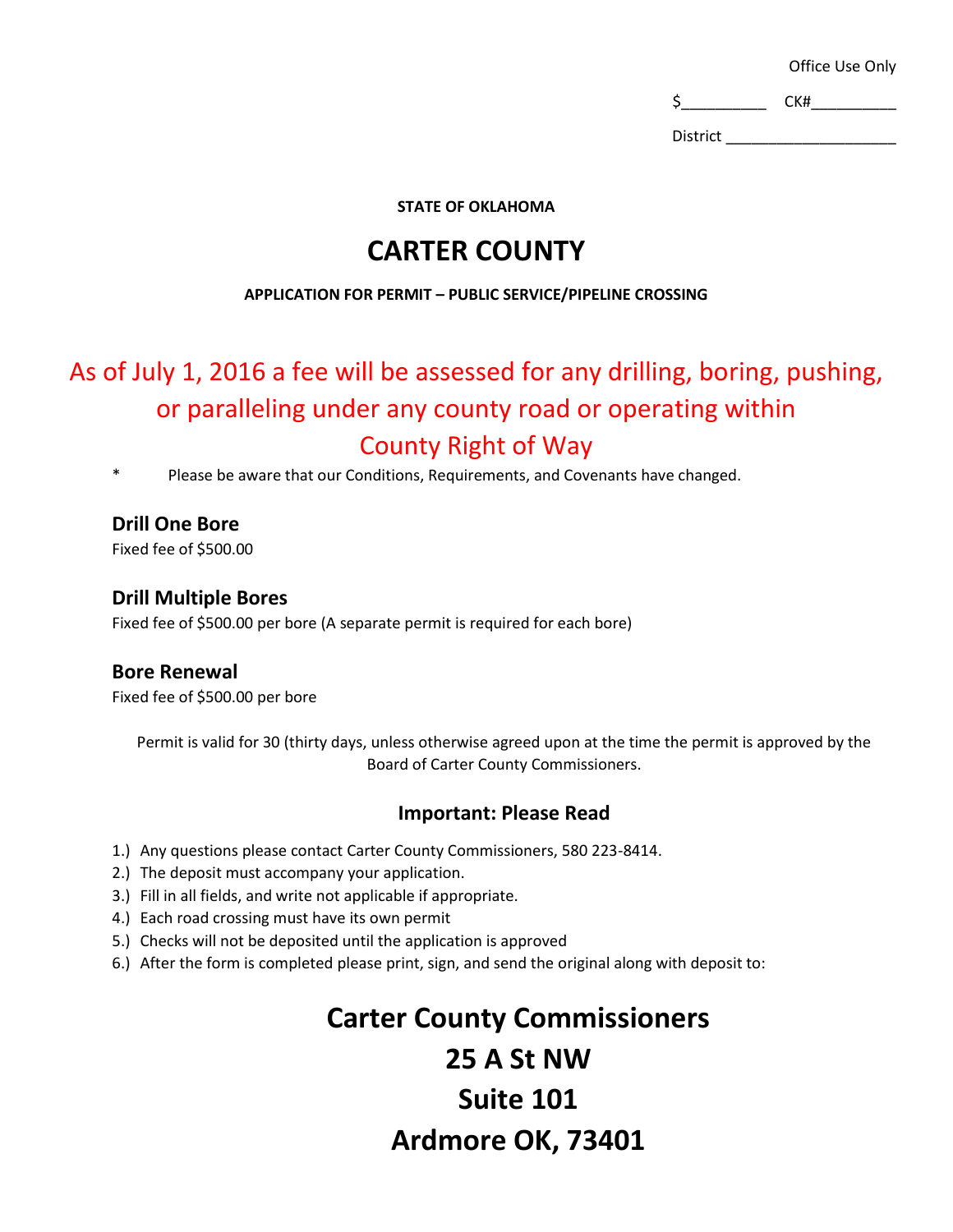**All permits must be received by noon on the Thursday before the Monday you wish to have your permit reviewed by the Board.** 

#### STATE OF OKLAHOMA - **CARTER COUNTY** APPLICATION FOR PERMIT -- PUBLIC SERVICE/PIPELINE CROSSING

Before placing pipeline, Telephone Company, or Utility Company underground crossing facility on any county right-of-way, a permit must be obtained, using standard forms furnished by the county. All information requested on this form must be supplied.

|                       | Type of Installation: Electric ______ Gas ______ Oil ______ Sewer ______ Telephone ______ Water ______              |  |                   |                                          |                                                                                                                |                                                                                                                      |                                                                                                                             |  |
|-----------------------|---------------------------------------------------------------------------------------------------------------------|--|-------------------|------------------------------------------|----------------------------------------------------------------------------------------------------------------|----------------------------------------------------------------------------------------------------------------------|-----------------------------------------------------------------------------------------------------------------------------|--|
|                       |                                                                                                                     |  |                   |                                          |                                                                                                                |                                                                                                                      |                                                                                                                             |  |
| described as follows: | A permit to erect, construct, and maintain a __________________________ along, upon, or across the hereinafter said |  |                   |                                          |                                                                                                                |                                                                                                                      |                                                                                                                             |  |
|                       |                                                                                                                     |  |                   |                                          |                                                                                                                |                                                                                                                      |                                                                                                                             |  |
|                       | from the ____________ Corner of Section ______, Township _______ Range ______.                                      |  |                   |                                          |                                                                                                                |                                                                                                                      |                                                                                                                             |  |
|                       |                                                                                                                     |  |                   |                                          |                                                                                                                |                                                                                                                      |                                                                                                                             |  |
|                       |                                                                                                                     |  |                   | (Boring, Pushing, and other description) |                                                                                                                |                                                                                                                      | $***$                                                                                                                       |  |
| <b>PIPELINES</b>      |                                                                                                                     |  | <b>ELECTRIC</b>   |                                          |                                                                                                                | <b>TELEPHONE</b>                                                                                                     |                                                                                                                             |  |
|                       |                                                                                                                     |  |                   |                                          |                                                                                                                | Size __________________________________Voltage _________________________________ Wires/Pairs________________________ |                                                                                                                             |  |
|                       |                                                                                                                     |  |                   |                                          | Alloy / Material ______________________Conductor Type ____________________Gauge ______________________________ |                                                                                                                      |                                                                                                                             |  |
|                       |                                                                                                                     |  |                   |                                          |                                                                                                                |                                                                                                                      |                                                                                                                             |  |
|                       | Normal Working Pressure ____________                                                                                |  |                   |                                          |                                                                                                                |                                                                                                                      |                                                                                                                             |  |
|                       |                                                                                                                     |  |                   |                                          |                                                                                                                | Please list any contractors that will be working on your behalf:                                                     |                                                                                                                             |  |
|                       |                                                                                                                     |  |                   |                                          |                                                                                                                |                                                                                                                      |                                                                                                                             |  |
|                       |                                                                                                                     |  |                   |                                          |                                                                                                                |                                                                                                                      |                                                                                                                             |  |
|                       |                                                                                                                     |  |                   |                                          |                                                                                                                |                                                                                                                      |                                                                                                                             |  |
|                       |                                                                                                                     |  |                   |                                          |                                                                                                                |                                                                                                                      | I hereby attest to the accuracy of the information contained on this application. Further, agreement is made to comply with |  |
|                       | the conditions, requirements, and covenants listed on the remainder of this form.                                   |  |                   |                                          |                                                                                                                |                                                                                                                      |                                                                                                                             |  |
|                       |                                                                                                                     |  |                   |                                          |                                                                                                                |                                                                                                                      |                                                                                                                             |  |
|                       | <b>DISTRICT BARN 1</b><br><b>Joe David McRynolds</b><br>(580) 653-2267                                              |  | <b>Bill Baker</b> | <b>DISTRICT BARN 2</b><br>(580) 229-1849 |                                                                                                                | <b>DISTRICT BARN 3</b><br><b>Jerry Alvord</b><br>(580) 657-4050                                                      |                                                                                                                             |  |

\*When **Paralleling**, please fill out a different cover page for each road crossing. \*\*Please attach a map of the **LOCATION AREA**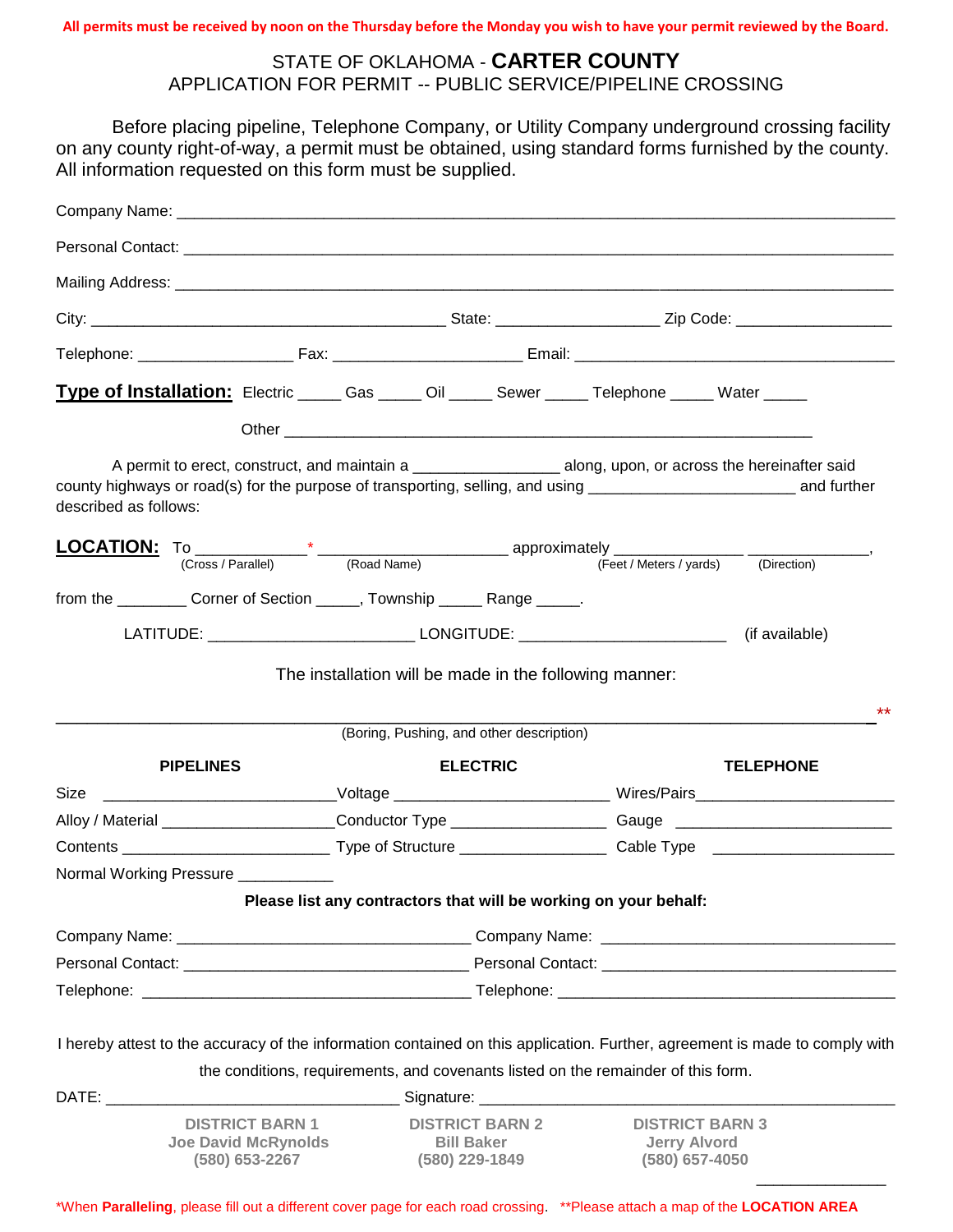#### IF GRANTED, THIS PERMIT IS SUBJECT TO THE FOLLOWING CONDITIONS, REQUIREMENTS, AND COVENANTS, TO WIT:

- 1: Application for road crossings must be submitted to the COUNTY CLERK for approval by the Board of County Commissioners (BOCC) with a payment of \$\_\_\_\_\_\_\_\_\_\_ per crossing for an inspection fee made payable to the COUNTY TREASURER'S OFFICE. All telephone companies and public utility companies shall be exempt from the inspection fee**. Applicant/Contractor shall telephone County Highway or County Commissioners office twenty-four (24) hours prior to actual construction if required by BOCC, so an inspector can be at the site during construction**. Applicant/Contractor shall have the right to maintain its facilities upon reasonable notice to the BOCC or a designee.
- 2: Blasting is not permitted with the highway right-of-way, except in unusual circumstances, and only with special, prior approval from the County Engineer and/or Board of County Commissioners.
- 3. Underground construction of pipelines, telephone company facilities, or utility lines (hereinafter collectively referred to as utility lines) that cross county highways shall be bored, and NO DITCH OR TRENCH in the road shall be opened by the Applicant/Contractor, unless otherwise agreed to, in writing, by BOCC.
- 4. When paralleling the roadway, utility lines shall be located within five (5) feet of the right-of-way line of the fence line, unless otherwise agreed to by BOCC. If no fence exists, the location of the right-of-way line shall be determined by this Applicant. In no instance shall a utility line be placed within the roadbed, unless agreed to by BOCC.
- 5. All underground paralleling facilities shall be installed at a minimum of thirty (30) inches below the surface, except buried power lines which should be placed at a minimum depth of forty-eight (48) inches below the surface, and except telephone company facilities, which shall be installed at a minimum of twenty-four (24) inches below the surface. All overhead and parallel installations shall not cross any county road nor any point of access to the county road at a height of less than required by the Corporation Commission of the State of Oklahoma.
- 6. All underground crossings shall be installed at a minimum of three (3) feet below the lowest point of elevation of the centerline of the road or two (2) feet below the point of elevation of the ditch, whichever is greater. High pressure pipeline crossings shall be installed at a minimum of four (4) feet below the lowest point of elevation of the ditch. High pressure pipelines are defined as pipelines designed to operate at pressures in excess of one hundred twenty-five (125) PSIG.
- 7. All Section and Quarter Section Corners markers shall be protected. No pipeline shall cross an intersection diagonally.
- 8. The applicant agrees to keep the road open to traffic unless otherwise agreed to or approved by the BOCC. The Applicant or Contractor shall meet all applicable laws and regulations, including those in the "Manual on Uniform Traffic Control Devices" appropriate for the construction project covered by the Application.
- 9. The Applicant will relocate said utility or pipeline, if and when it interferes with highway construction or maintenance, upon notice from the BOCC and/or Engineer at NO COST TO THE COUNTY.
- 10. Applicant agrees to design pipeline road crossings using one of the following methods:
	- A: In encased, casing shall extend from right-of-way.